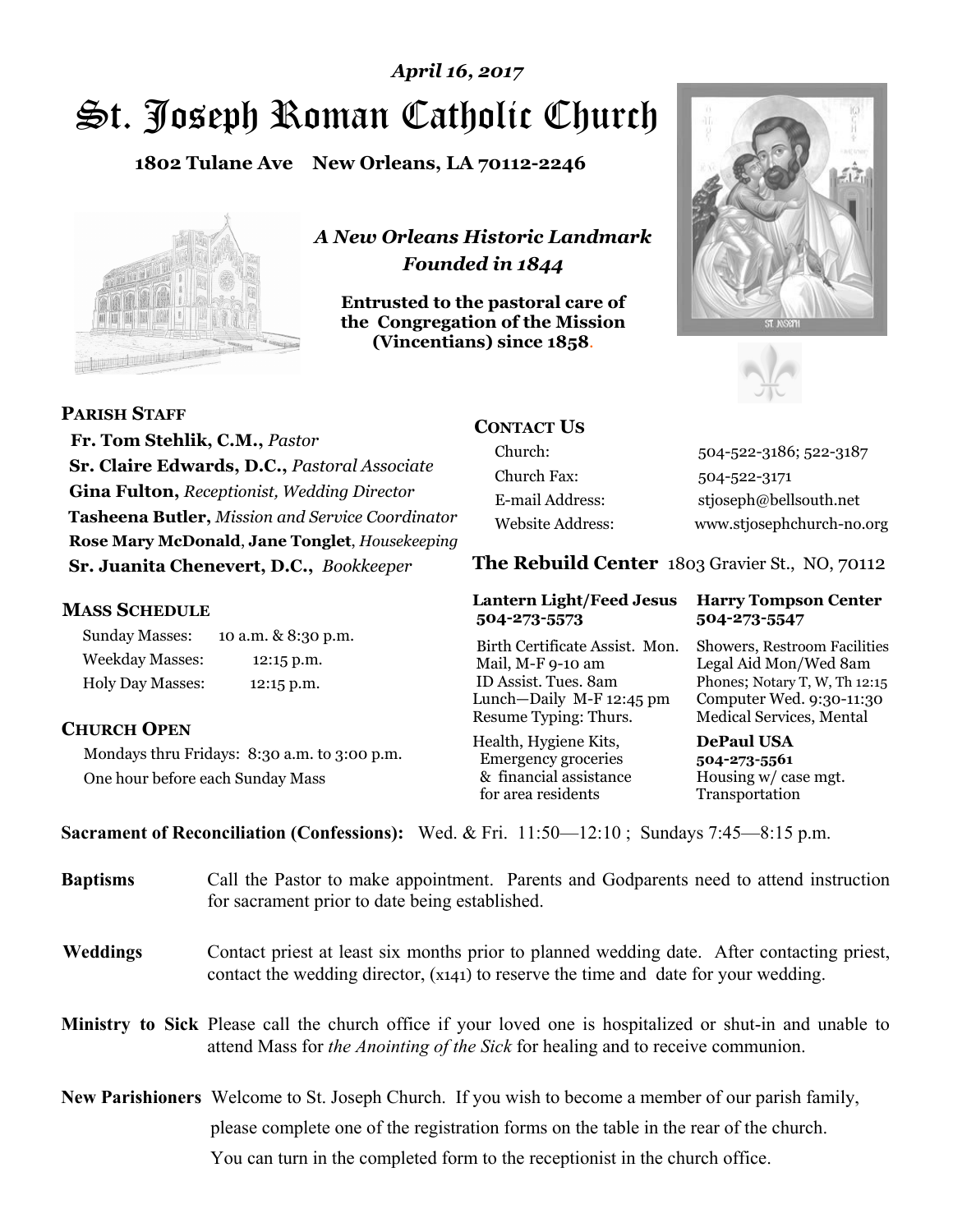# **Easter Sunday of the Resurrection of the Lord April 16, 2017**



**8:00 pm Easter Vigil in the Holy Night** 

**10:00 am** *St. Joseph Parishioners and Benefactors* 

| Monday, April 17, 2017—Octave of Easter    | <b>READINGS FOR THE WEEK</b>                     |  |
|--------------------------------------------|--------------------------------------------------|--|
| 12:15 p.m. Church Closed                   | One in Faith $#1009$<br><b>Sunday, April 16</b>  |  |
| Tuesday, April 18, 2017—Octave of Easter   | Monday: Acts 2:14-33; Ps 16:1--11; Mt 28:8-15    |  |
| 12:15 p.m. Gabriel Barkate $(+)$           | Tuesday: Acts 2:36-41; Ps 33:4-22; Jn 20:11-18   |  |
| Wednesday, April 19, 2017—Octave of Easter | Wed.:. Acts 3:1-10; Ps 105:1-9; Lk 24:13-35      |  |
| 12:15 p.m. New Members of the Church       | Thursday: Acts 3:11-26; Ps 8:2, 5-9; Lk 24:35-48 |  |
| Thursday, April 20, 2017—Octave of Easter  | Friday: Acts 4:1-12; Ps 118:1-27; Jn 21:1-14     |  |
| 12:15 pm Mike Starsney $(+)$               | Saturday: Acts 4:13-21; Ps 118:1-21; Mk 16:9-15  |  |
| Friday, April 21, 2017—Octave of Easter    | Sunday: Acts 2:42-47; Ps 118:2-4, 13-15, 22-24;  |  |
| 12:15 pm Robert Melerine, Jr. $(+)$        | 1 Pt 1:3-9; Jn 20:19-31                          |  |

#### **YOUR PRAYERS ARE ASKED FOR THE FOLLOWING PARISHIONERS , WHO ARE IN NEED OF HEALING:**

Willie Arnaudville, Charlie Bassett, Stephan Borne, Susan Bassett Bowes, Raymond Berthelot, Anthony Blaise, Clarke Bordelon, Lawrence & Mamie Brown, John Caron, John Gebbia, Sylvia Daily-Powell, Lynda DeMaria, Ben Eble III, Terry Eggleston, Linda Elwood, Heather Faircloth, Winston Falgout, Frances Fiegler, LaDonna Finch, Fr. Lou Franz, CM, Mark Eiserloh, Warren Fraught, Sarah Hollier-Watkins, Shelia Jones, Bennett Joseph , Jr. , Landy Lanza, Allen Maldonado, Sara Marino, Priscilla Martin, Karen McCoy, Mike Mullin, Donna Moore, Regina Pichoff, Mark Raymond, Tina Roderfeld, Pippy Sanders, Mel & Gaspar Schiro, Charlie & Joanne Slocum, Joseph Steptore, Melissa Tanet Collins, Sr. Malcolm Taylor, Jane Tonglet, Isaac Thomas, George Tripkovich, Marion Vaughn, Juanita Ware, Darrell Walker, Fr. George Weber, CM, Lynn Williams, and Mary Willis, Mike Yazbeck.

### **SANCTUARY CANDLE AND MASS INTENTIONS**

The Sanctuary Candle is burning this week to pray for **Claire Scheyd**. If you would like to reserve a date to burn the Candle in memory of someone or for a special intention, please call the church office (522-3186). The Sanctuary Candle offering is \$15 for two weeks. The offering for Mass intentions is \$5.00 per Mass.

# **How is the date of Easter determined?**

 Easter is nearly three weeks later this year than last. Why does the date wobble around the calendar so? The way of calculating the date was set by the Emperor Constantine in 325. The decision ended a very bitter controversy in the church. Some people wanted to synchronize the Pasch with Passover on the fourteenth day of the Jewish month Nissan, and their opponents wanted it after the Passover was complete, on the Sunday after the first full moon of springtime. The ecclesiastical rules do not exactly connect with the astronomical rules. The emperor squashed the hopes of the quartodecimans, as the fans of 14 Nissan were called, and chose Sunday. The traditional rule is that Easter is the first Sunday after the first ecclesiastical full moon that occurs on or after the vernal equinox, the fourteenth day of the new moon, and later than March 21. Thus, Easter wobbles between March 22 and April 25.

 The actual tables and methods for computing the date are extraordinarily detailed, with subtle variations and mindbending exceptions and charts with "golden numbers," "dominical letters," and "epacts" measuring leap years. In 1954 and 1962 the ecclesiastical calculations actually overrode the astronomical new moons and bumped Easter back a month! Today, there is a movement in the World Council of Churches (Protestants and Orthodox) for all Christians to combine their celebrations, based on the star charts for the Jerusalem skies. In principle, the Catholic Church is open to an ecumenical agreement on a fixed date for Easter, but we desire a unanimous decision from the World Council.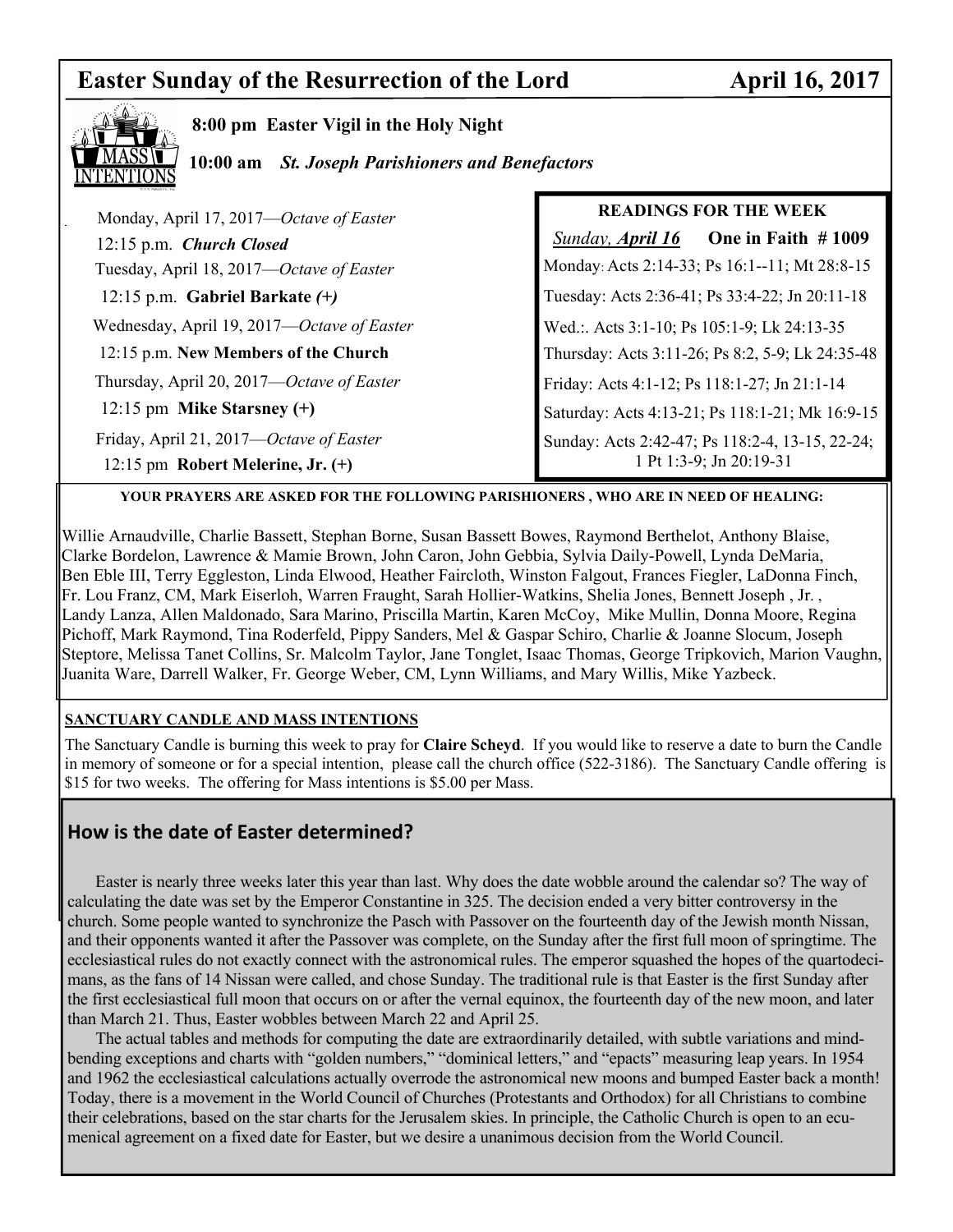#### **H o s n n a to the Son of David. Blessed is he… the King of Israel. H o s a n n a Mt. 21, 9**

#### *PARISH CALENDAR*  April 23 **Mercy Sunday** *Masses 10;00 am and 8:30 pm*

April 23 **Mercy Sunday** Prayers 1pm; *Mass w/ Archbishop 3 pm*

April 22 **Saturday** Confirmation Gathering & Thanksgiving 9 am

**TREASURE & STEWARDSHIP**

 **Sunday, April 9, 2017……....\$ tba**

*Thank you for your generosity* 

**Fish Fry Gratitude** Thanks to all who participated, cooked for and served the food after the Stations of the Cross. Thanks to our sponsors: Todd Roser, Parkway Bakery, Patrick Champagne & Son, Zuppardo's Grocery, Dessert makers.

**Pray for those who are preparing to receive the Sacrament of Confirmation** Please pray for *Alyssa, B.J. and Brennan,* who are preparing to be confirmed with other young adults by Archbishop Aymond, tomorrow, April 17.

On May 19-21, 2017, a wonderful healing opportunity for those suffering the loss of a spouse either through death or separation/divorce will be held. Info: Beginning Experience Weekend Jeani (985) 640-8505.



# **Pope Francis'** *April* **Intentions**

That young people may respond generously to their vocations and prayerfully consider offering themselves to God in the priesthood or religious life

**Congratulation to those who have been received into the Church: Jeff, Kelsey, Joshua, Terry, Jennifer, Jorge, Gregory, Noemi, Cathleen,** 

**First Communion:** Devontae, Hunter, Isaac, Jay, Jennifer, Lachyna, Lucy, Kennedy, Micah, Silas, and Tayla.

### **TODAY'S READINGS**

**First Reading** — Peter is an eyewitness: The Lord is risen (Acts 10:34-43).

**Psalm** — This is the day the Lord has made; let us rejoice and be glad (Psalm 118).

**(1) Second Reading** — All who are baptized, set your hearts in heaven (Colossians 3:1-4) *or*

Gospel — Mary Magdalene and the other Mary went to the tomb. Returning to the eleven to say that his body was not there, Jesus appeared saying, Do not be afraid. God tell my brother to go to Galilee where they will see me. (Mt.28:1-10).

# **REJOICE AND BE GLAD**

 "This is the day the Lord has made; let us rejoice and be glad" (Psalm 118:24). Let us remember that these words of today's responsorial psalm are not only sung from the hearts of those gathered in our parish. They are also sung by the poor in tiny barrios throughout Central and South America. They are sung by those denied religious freedom in our world; these Christians lift their voices in clandestine places of worship.

 These words are sung by people who have lost loved ones to acts of terrorism and war around the globe. Even in the midst of conflict and division, Christians still come together to declare that poverty, loneliness, violence, and division will never, ever have as much power as the life, death, and resurrection of Jesus Christ. Indeed, let us rejoice this day and be glad!

### **CHARTER FOR THE PROTECTION OF CHILDREN AND YOUNG PEOPLE**

In response to the Charter for the Protection of Children and Young People from the United States Conference of Catholic Bishops, the Archdiocese of New Orleans continues to make the Hot Line available for anyone who has been hurt or sexually abused by anyone who works for the Church. The Hot Line continues to be available; the number is (504) 522-5019. In continuing our commitment to support and to heal, we invite and encourage individuals who have been hurt or sexually abused recently or in the past by clergy, religious or other employees of the Archdiocese to call our Hot Line. The Hot Line is available 24 hours a day and your message will be received confidentially by a trained mental health professional. In addition, anyone can make a direct call during regular business hours to the Vic-